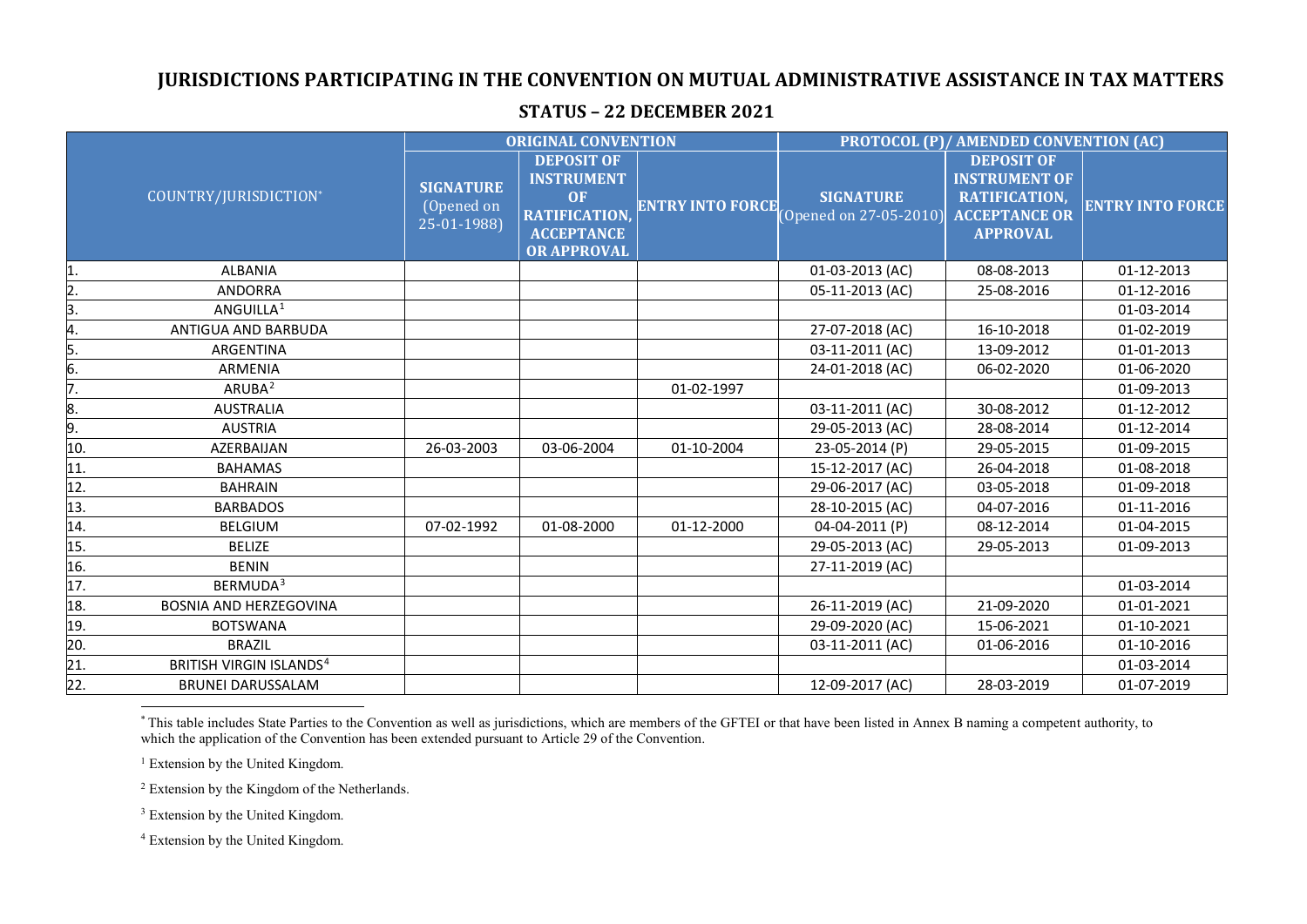<span id="page-1-3"></span><span id="page-1-2"></span><span id="page-1-1"></span><span id="page-1-0"></span>

|                       |                              | <b>ORIGINAL CONVENTION</b>                    |                                                                                                                 |                         | PROTOCOL (P)/ AMENDED CONVENTION (AC)      |                                                                                                       |                         |
|-----------------------|------------------------------|-----------------------------------------------|-----------------------------------------------------------------------------------------------------------------|-------------------------|--------------------------------------------|-------------------------------------------------------------------------------------------------------|-------------------------|
| COUNTRY/JURISDICTION* |                              | <b>SIGNATURE</b><br>(Opened on<br>25-01-1988) | <b>DEPOSIT OF</b><br><b>INSTRUMENT</b><br><b>OF</b><br>RATIFICATION,<br><b>ACCEPTANCE</b><br><b>OR APPROVAL</b> | <b>ENTRY INTO FORCE</b> | <b>SIGNATURE</b><br>(Opened on 27-05-2010) | <b>DEPOSIT OF</b><br><b>INSTRUMENT OF</b><br>RATIFICATION,<br><b>ACCEPTANCE OR</b><br><b>APPROVAL</b> | <b>ENTRY INTO FORCE</b> |
| 23.                   | <b>BULGARIA</b>              | 26-10-2015                                    |                                                                                                                 |                         | 26-10-2015 (P)                             | 14-03-2016                                                                                            | 01-07-2016              |
| 24.                   | <b>BURKINA FASO</b>          |                                               |                                                                                                                 |                         | 25-08-2016 (AC)                            |                                                                                                       |                         |
| 25.                   | <b>CABO VERDE</b>            |                                               |                                                                                                                 |                         | 26-11-2019 (AC)                            | 06-01-2020                                                                                            | 01-05-2020              |
| 26.                   | <b>CAMEROON</b>              |                                               |                                                                                                                 |                         | 25-06-2014 (AC)                            | 30-06-2015                                                                                            | 01-10-2015              |
| 27.                   | CANADA                       | 28-04-2004                                    |                                                                                                                 |                         | 03-11-2011 (P)                             | 21-11-2013                                                                                            | 01-03-2014              |
| 28.                   | CAYMAN ISLANDS <sup>5</sup>  |                                               |                                                                                                                 |                         |                                            |                                                                                                       | 01-01-2014              |
| 29.                   | <b>CHILE</b>                 |                                               |                                                                                                                 |                         | 24-10-2013 (AC)                            | 07-07-2016                                                                                            | 01-11-2016              |
| 30.                   | CHINA (PEOPLE'S REPUBLIC OF) |                                               |                                                                                                                 |                         | 27-08-2013 (AC)                            | 16-10-2015                                                                                            | 01-02-2016              |
| 31.                   | COLOMBIA                     |                                               |                                                                                                                 |                         | 23-05-2012 (AC)                            | 19-03-2014                                                                                            | 01-07-2014              |
| 32.                   | <b>COOK ISLANDS</b>          |                                               |                                                                                                                 |                         | 28-10-2016 (AC)                            | 29-05-2017                                                                                            | 01-09-2017              |
| 33.                   | <b>COSTA RICA</b>            |                                               |                                                                                                                 |                         | 01-03-2012 (AC)                            | 05-04-2013                                                                                            | 01-08-2013              |
| 34.                   | <b>CROATIA</b>               |                                               |                                                                                                                 |                         | 11-10-2013 (AC)                            | 28-02-2014                                                                                            | 01-06-2014              |
| 35.                   | CURAÇAO <sup>6</sup>         |                                               |                                                                                                                 | 10-10-2010              |                                            |                                                                                                       | 01-09-2013              |
| 36.                   | <b>CYPRUS</b>                | 10-07-2014                                    | 19-12-2014                                                                                                      | 01-04-2015              | 10-07-2014 (P)                             | 19-12-2014                                                                                            | 01-04-2015              |
| 37.                   | <b>CZECH REPUBLIC</b>        |                                               |                                                                                                                 |                         | 26-10-2012 (AC)                            | 11-10-2013                                                                                            | 01-02-2014              |
| 38.                   | <b>DENMARK</b>               | 16-07-1992                                    | 16-07-1992                                                                                                      | 01-04-1995              | 27-05-2010 (P)                             | 28-01-2011                                                                                            | 01-06-2011              |
| 39.                   | <b>DOMINICA</b>              |                                               |                                                                                                                 |                         | 25-04-2019 (AC)                            | 30-04-2019                                                                                            | 01-08-2019              |
| 40.                   | DOMINICAN REPUBLIC           |                                               |                                                                                                                 |                         | 28-06-2016 (AC)                            | 02-08-2019                                                                                            | 01-12-2019              |
| 41.                   | <b>ECUADOR</b>               |                                               |                                                                                                                 |                         | 29-10-2018 (AC)                            | 26-08-2019                                                                                            | 01-12-2019              |
| 42.                   | EL SALVADOR                  |                                               |                                                                                                                 |                         | 01-06-2015 (AC)                            | 26-02-2019                                                                                            | 01-06-2019              |
| 43.                   | <b>ESTONIA</b>               |                                               |                                                                                                                 |                         | 29-05-2013 (AC)                            | 08-07-2014                                                                                            | 01-11-2014              |
| 44.                   | <b>ESWATINI (KINGDOM OF)</b> |                                               |                                                                                                                 |                         | 29-09-2020 (AC)                            | 16-03-2021                                                                                            | 01-07-2021              |
| 45.                   | FAROE ISLANDS <sup>7</sup>   |                                               |                                                                                                                 | 01-01-2007              |                                            |                                                                                                       | 01 06 2011              |
| 46.                   | <b>FINLAND</b>               | 11-12-1989                                    | 15-12-1994                                                                                                      | 01-04-1995              | 27-05-2010 (P)                             | 21-12-2010                                                                                            | 01-06-2011              |
| 47.                   | FRANCE <sup>8</sup>          | 17-09-2003                                    | 25-05-2005                                                                                                      | 01-09-2005              | 27-05-2010 (P)                             | 13-12-2011                                                                                            | 01-04-2012              |

5 Extension by the United Kingdom.

<sup>6</sup> Extension by the Kingdom of the Netherlands. Curacao used to be a constituent of the "Netherlands Antilles", to which the original Convention applied as from 01-02-1997.

<sup>7</sup> Extension by the Kingdom of Denmark.

<sup>∗</sup> This table includes State Parties to the Convention as well as jurisdictions, which are members of the GFTEI or that have been listed in Annex B naming a competent authority, to which the application of the Convention has been extended pursuant to Article 29 of the Convention.

<sup>8</sup> With respect to the territorial extension of the Convention by France to New Caledonia, the date of entry into force is 1 December 2018.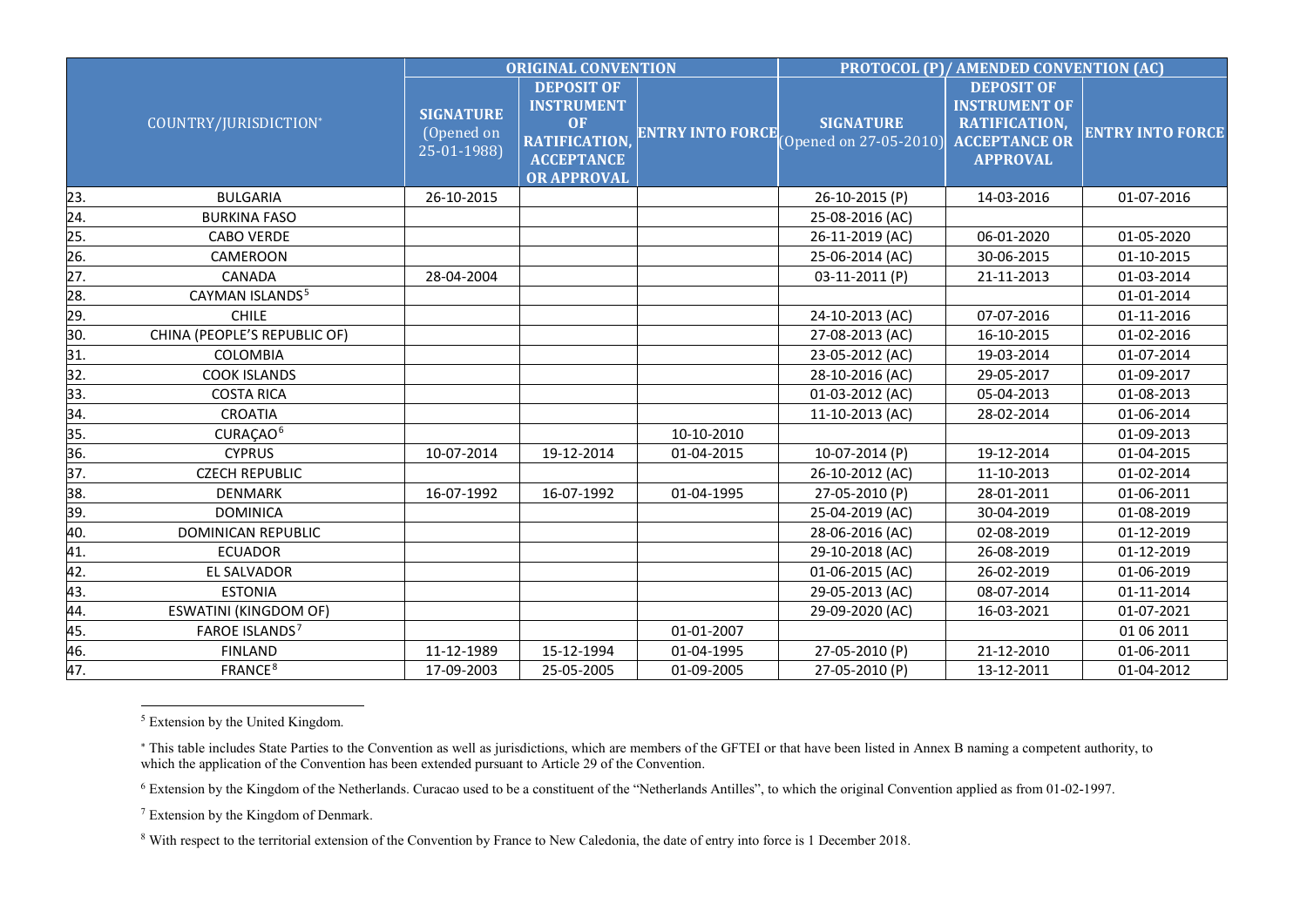<span id="page-2-5"></span><span id="page-2-4"></span><span id="page-2-3"></span><span id="page-2-2"></span><span id="page-2-1"></span><span id="page-2-0"></span>

|                       |                                               | <b>ORIGINAL CONVENTION</b>                                                                                      |                         |                                            | PROTOCOL (P)/ AMENDED CONVENTION (AC)                                                                 |                         |            |
|-----------------------|-----------------------------------------------|-----------------------------------------------------------------------------------------------------------------|-------------------------|--------------------------------------------|-------------------------------------------------------------------------------------------------------|-------------------------|------------|
| COUNTRY/JURISDICTION* | <b>SIGNATURE</b><br>(Opened on<br>25-01-1988) | <b>DEPOSIT OF</b><br><b>INSTRUMENT</b><br><b>OF</b><br>RATIFICATION,<br><b>ACCEPTANCE</b><br><b>OR APPROVAL</b> | <b>ENTRY INTO FORCE</b> | <b>SIGNATURE</b><br>(Opened on 27-05-2010) | <b>DEPOSIT OF</b><br><b>INSTRUMENT OF</b><br>RATIFICATION,<br><b>ACCEPTANCE OR</b><br><b>APPROVAL</b> | <b>ENTRY INTO FORCE</b> |            |
| 48.                   | <b>GABON</b>                                  |                                                                                                                 |                         |                                            | 03-07-2014 (AC)                                                                                       |                         |            |
| 49.                   | <b>GEORGIA</b>                                | 12-10-2010                                                                                                      | 28-02-2011              | 01-06-2011                                 | 03-11-2010 (P)                                                                                        | 28-02-2011              | 01-06-2011 |
| 50.                   | <b>GERMANY</b>                                | 17-04-2008                                                                                                      | 28-08-2015              | 01-12-2015                                 | 03-11-2011 (P)                                                                                        | 28-08-2015              | 01-12-2015 |
| 51.                   | <b>GHANA</b>                                  |                                                                                                                 |                         |                                            | 10-07-2012 (AC)                                                                                       | 29-05-2013              | 01-09-2013 |
| 52.                   | GIBRALTAR <sup>9</sup>                        |                                                                                                                 |                         |                                            |                                                                                                       |                         | 01-03-2014 |
| 53.                   | <b>GREECE</b>                                 | 21-02-2012                                                                                                      | 29-05-2013              | 01-09-2013                                 | 21-02-2012 (P)                                                                                        | 29-05-2013              | 01-09-2013 |
| 54.                   | GREENLAND <sup>10</sup>                       |                                                                                                                 |                         | 01-04-1995                                 |                                                                                                       |                         | 01-06-2011 |
| 55.                   | <b>GRENADA</b>                                |                                                                                                                 |                         |                                            | 18-05-2018 (AC)                                                                                       | 31-05-2018              | 01-09-2018 |
| 56.                   | <b>GUATEMALA</b>                              |                                                                                                                 |                         |                                            | 05-12-2012 (AC)                                                                                       | 09-06-2017              | 01-10-2017 |
| 57.                   | GUERNSEY <sup>11</sup>                        |                                                                                                                 |                         |                                            |                                                                                                       |                         | 01-08-2014 |
| 58.                   | HONG KONG <sup>12</sup>                       |                                                                                                                 |                         |                                            |                                                                                                       |                         | 01-09-2018 |
| 59.                   | <b>HUNGARY</b>                                | 12-11-2013                                                                                                      | 07-11-2014              | 01-03-2015                                 | 12-11-2013 (P)                                                                                        | 07-11-2014              | 01-03-2015 |
| 60.                   | <b>ICELAND</b>                                | 22-07-1996                                                                                                      | 22-07-1996              | 01-11-1996                                 | 27-05-2010 (P)                                                                                        | 28-10-2011              | 01-02-2012 |
| 61.                   | <b>INDIA</b>                                  |                                                                                                                 |                         |                                            | 26-01-2012 (AC)                                                                                       | 21-02-2012              | 01-06-2012 |
| 62.                   | <b>INDONESIA</b>                              |                                                                                                                 |                         |                                            | 03-11-2011 (AC)                                                                                       | 21-01-2015              | 01-05-2015 |
| 63.                   | <b>IRELAND</b>                                |                                                                                                                 |                         |                                            | 30-06-2011 (AC)                                                                                       | 29-05-2013              | 01-09-2013 |
| 64.                   | ISLE OF MAN <sup>13</sup>                     |                                                                                                                 |                         |                                            |                                                                                                       |                         | 01-03-2014 |
| 65.                   | <b>ISRAEL</b>                                 |                                                                                                                 |                         |                                            | 24-11-2015 (AC)                                                                                       | 31-08-2016              | 01-12-2016 |
| 66.                   | <b>ITALY</b>                                  | 31-01-2006                                                                                                      | 31-01-2006              | 01-05-2006                                 | 27-05-2010 (P)                                                                                        | 17-01-2012              | 01-05-2012 |
| 67.                   | <b>JAMAICA</b>                                |                                                                                                                 |                         |                                            | 01-06-2016 (AC)                                                                                       | 29-11-2018              | 01-03-2019 |
| 68.                   | <b>JAPAN</b>                                  | 03-11-2011                                                                                                      | 28-06-2013              | 01-10-2013                                 | 03-11-2011 (P)                                                                                        | 28-06-2013              | 01-10-2013 |
| 69.                   | JERSEY <sup>14</sup>                          |                                                                                                                 |                         |                                            |                                                                                                       |                         | 01-06-2014 |
| 70.                   | <b>JORDAN</b>                                 |                                                                                                                 |                         |                                            | 29-09-2020 (AC)                                                                                       | 11-08-2021              | 01-12-2021 |

9 Extension by the United Kingdom.

<sup>10</sup> Extension by the Kingdom of Denmark.

<sup>11</sup> Extension by the United Kingdom.

12Extension by the People's Republic of China

<sup>∗</sup> This table includes State Parties to the Convention as well as jurisdictions, which are members of the GFTEI or that have been listed in Annex B naming a competent authority, to which the application of the Convention has been extended pursuant to Article 29 of the Convention.

<sup>13</sup> Extension by the United Kingdom.

<sup>14</sup> Extension by the United Kingdom.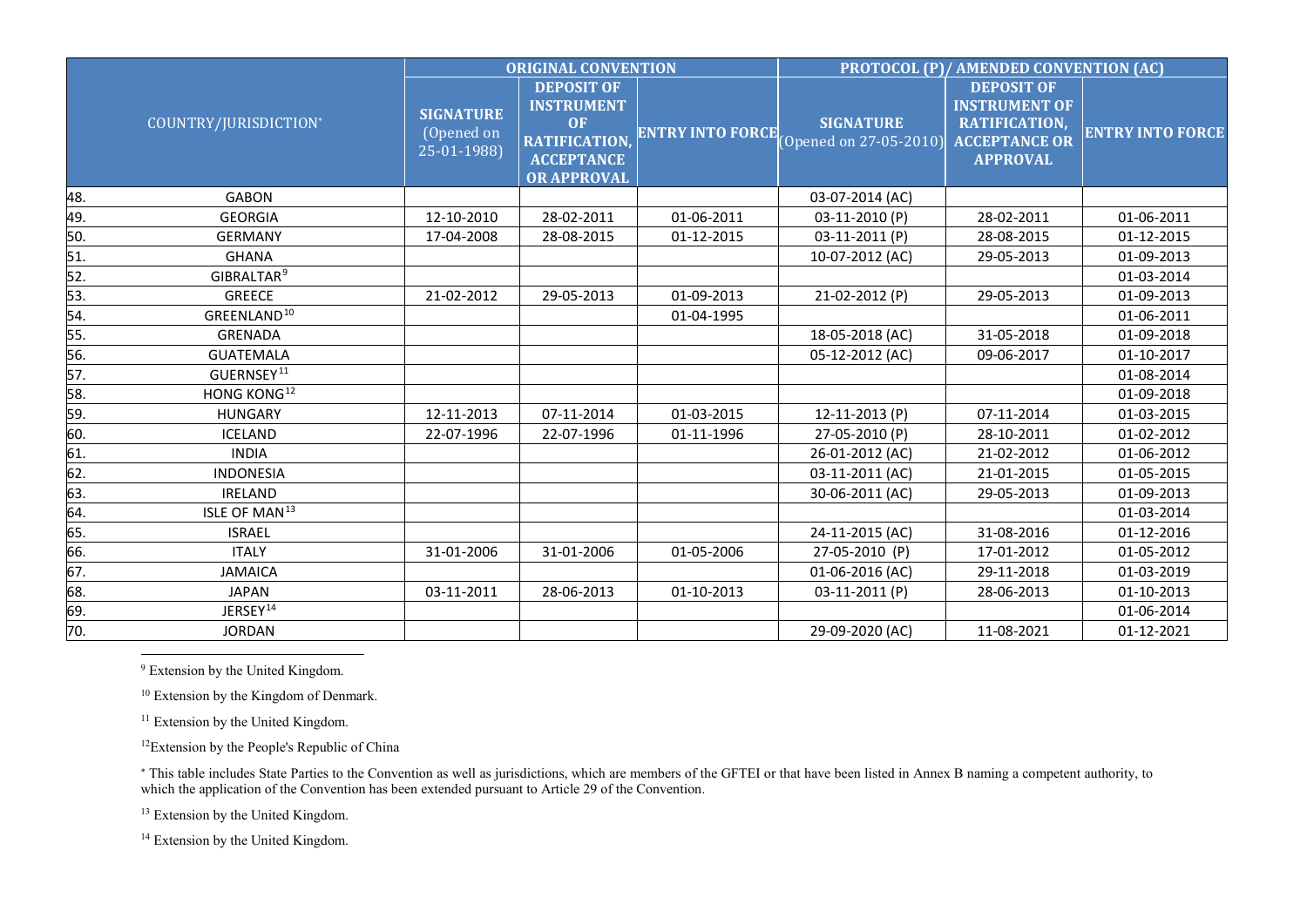<span id="page-3-1"></span><span id="page-3-0"></span>

|                 |                          | <b>ORIGINAL CONVENTION</b>                    |                                                                                                                 |                         | PROTOCOL (P)/ AMENDED CONVENTION (AC)                        |                                                                               |                         |
|-----------------|--------------------------|-----------------------------------------------|-----------------------------------------------------------------------------------------------------------------|-------------------------|--------------------------------------------------------------|-------------------------------------------------------------------------------|-------------------------|
|                 | COUNTRY/JURISDICTION*    | <b>SIGNATURE</b><br>(Opened on<br>25-01-1988) | <b>DEPOSIT OF</b><br><b>INSTRUMENT</b><br>OF<br><b>RATIFICATION,</b><br><b>ACCEPTANCE</b><br><b>OR APPROVAL</b> | <b>ENTRY INTO FORCE</b> | <b>SIGNATURE</b><br>$[Opened on 27-05-2010]$ $ACCEPTANCE OR$ | <b>DEPOSIT OF</b><br><b>INSTRUMENT OF</b><br>RATIFICATION,<br><b>APPROVAL</b> | <b>ENTRY INTO FORCE</b> |
| 71.             | KAZAKHSTAN               |                                               |                                                                                                                 |                         | 23-12-2013 (AC)                                              | 08-04-2015                                                                    | 01-08-2015              |
| 72.             | <b>KENYA</b>             |                                               |                                                                                                                 |                         | 08-02-2016 (AC)                                              | 22-07-2020                                                                    | 01-11-2020              |
| 73.             | <b>KOREA</b>             | 27-05-2010                                    | 26-03-2012                                                                                                      | 01-07-2012              | 27-05-2010 (P)                                               | 26-03-2012                                                                    | 01-07-2012              |
| 74.             | <b>KUWAIT</b>            |                                               |                                                                                                                 |                         | 05-05-2017 (AC)                                              | 17-08-2018                                                                    | 01-12-2018              |
| 75.             | LATVIA                   |                                               |                                                                                                                 |                         | 29-05-2013 (AC)                                              | 15-07-2014                                                                    | 01-11-2014              |
| 76.             | LEBANON                  |                                               |                                                                                                                 |                         | 12-05-2017 (AC)                                              | 12-05-2017                                                                    | 01-09-2017              |
| 77.             | LIBERIA                  |                                               |                                                                                                                 |                         | 11-06-2018 (AC)                                              | 26-08-2021                                                                    | 01-12-2021              |
| 78.             | LIECHTENSTEIN            |                                               |                                                                                                                 |                         | 21-11-2013 (AC)                                              | 22-08-2016                                                                    | 01-12-2016              |
| 79.             | LITHUANIA                | 07-03-2013                                    | 04-02-2014                                                                                                      | 01-06-2014              | 07-03-2013 (P)                                               | 04-02-2014                                                                    | 01-06-2014              |
| 80.             | LUXEMBOURG               | 29-05-2013                                    | 11-07-2014                                                                                                      | 01-11-2014              | 29-05-2013 (P)                                               | 11-07-2014                                                                    | 01-11-2014              |
| 81.             | MACAU <sup>15</sup>      |                                               |                                                                                                                 |                         |                                                              |                                                                               | 01-09-2018              |
| 82.             | <b>MALAYSIA</b>          |                                               |                                                                                                                 |                         | 25-08-2016 (AC)                                              | 03-01-2017                                                                    | 01-05-2017              |
| 83.             | <b>MALDIVES</b>          |                                               |                                                                                                                 |                         | 11-08-2021 (AC)                                              | 20-09-2021                                                                    | 01-01-2022              |
| $\frac{84}{85}$ | <b>MALTA</b>             |                                               |                                                                                                                 |                         | 26-10-2012 (AC)                                              | 29-05-2013                                                                    | 01-09-2013              |
|                 | <b>MARSHALL ISLANDS</b>  |                                               |                                                                                                                 |                         | 22-12-2016 (AC)                                              | 22-12-2016                                                                    | 01-04-2017              |
| 86.             | <b>MAURITANIA</b>        |                                               |                                                                                                                 |                         | 12-02-2019 (AC)                                              |                                                                               |                         |
| 87.             | <b>MAURITIUS</b>         |                                               |                                                                                                                 |                         | 23-06-2015 (AC)                                              | 31-08-2015                                                                    | 01-12-2015              |
| 88.             | <b>MEXICO</b>            | 27-05-2010                                    | 23-05-2012                                                                                                      | 01-09-2012              | 27-05-2010 (P)                                               | 23-05-2012                                                                    | 01-09-2012              |
| 89.             | MOLDOVA                  | 27-01-2011                                    | 24-11-2011                                                                                                      | 01-03-2012              | 27-01-2011 (P)                                               | 24-11-2011                                                                    | 01-03-2012              |
| 90.             | MONACO                   |                                               |                                                                                                                 |                         | 13-10-2014 (AC)                                              | 14-12-2016                                                                    | 01-04-2017              |
| 91.             | <b>MONGOLIA</b>          |                                               |                                                                                                                 |                         | 26-11-2019 (AC)                                              | 19-02-2020                                                                    | 01-06-2020              |
| 92.             | <b>MONTENEGRO</b>        |                                               |                                                                                                                 |                         | 03-10-2019 (AC)                                              | 28-01-2020                                                                    | 01-05-2020              |
| 93.             | MONTSERRAT <sup>16</sup> |                                               |                                                                                                                 |                         |                                                              |                                                                               | 01-10-2013              |
| 94.             | <b>NAMIBIA</b>           |                                               |                                                                                                                 |                         | 29-09-2020 (AC)                                              | 09-12-2020                                                                    | 01-04-2021              |
| 95.             | <b>MOROCCO</b>           |                                               |                                                                                                                 |                         | 21-05-2013 (AC)                                              | 22-05-2019                                                                    | 01-09-2019              |
| 96.             | <b>NAURU</b>             |                                               |                                                                                                                 |                         | 28-06-2016 (AC)                                              | 28-06-2016                                                                    | 01-10-2016              |
| 97.             | NETHERLANDS              | 25-09-1990                                    | 15-10-1996                                                                                                      | 01-02-1997              | 27-05-2010 (P)                                               | 29-05-2013                                                                    | 01-09-2013              |
| 98.             | <b>NEW ZEALAND</b>       |                                               |                                                                                                                 |                         | 26-10-2012 (AC)                                              | 21-11-2013                                                                    | 01-03-2014              |
| 99.             | <b>NIGERIA</b>           |                                               |                                                                                                                 |                         | 29-05-2013 (AC)                                              | 29-05-2015                                                                    | 01-09-2015              |
| 100.            | <b>NIUE</b>              |                                               |                                                                                                                 |                         | 27-11-2015 (AC)                                              | 06-06-2016                                                                    | 01-10-2016              |

 <sup>15</sup>Extension by the People's Republic of China

<sup>16</sup> Extension by the United Kingdom.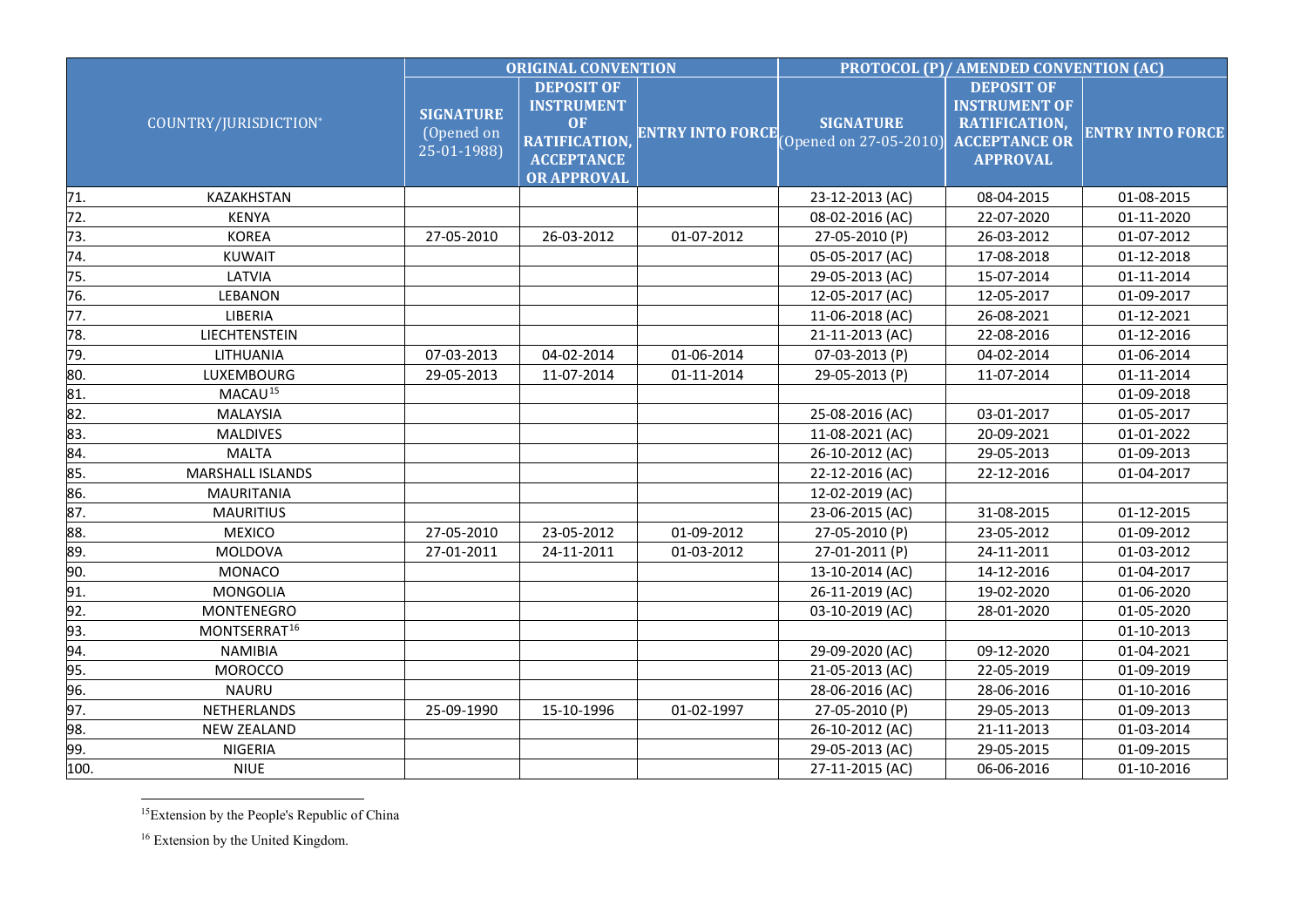<span id="page-4-0"></span>

|      |                                  | <b>ORIGINAL CONVENTION</b>                    |                                                                                                                       |                         | <b>PROTOCOL (P)/ AMENDED CONVENTION (AC)</b> |                                                                                                       |                         |
|------|----------------------------------|-----------------------------------------------|-----------------------------------------------------------------------------------------------------------------------|-------------------------|----------------------------------------------|-------------------------------------------------------------------------------------------------------|-------------------------|
|      | COUNTRY/JURISDICTION*            | <b>SIGNATURE</b><br>(Opened on<br>25-01-1988) | <b>DEPOSIT OF</b><br><b>INSTRUMENT</b><br><b>OF</b><br><b>RATIFICATION</b><br><b>ACCEPTANCE</b><br><b>OR APPROVAL</b> | <b>ENTRY INTO FORCE</b> | <b>SIGNATURE</b><br>[Opened on 27-05-2010]   | <b>DEPOSIT OF</b><br><b>INSTRUMENT OF</b><br>RATIFICATION,<br><b>ACCEPTANCE OR</b><br><b>APPROVAL</b> | <b>ENTRY INTO FORCE</b> |
| 101. | NORTH MACEDONIA                  |                                               |                                                                                                                       |                         | 27-06-2018 (AC)                              | 30-09-2019                                                                                            | 01-01-2020              |
| 102. | <b>NORWAY</b>                    | 05-05-1989                                    | 13-06-1989                                                                                                            | 01-04-1995              | 27-05-2010 (P)                               | 18-02-2011                                                                                            | 01-06-2011              |
| 103. | <b>OMAN</b>                      |                                               |                                                                                                                       |                         | 26-11-2019 (AC)                              | 07-07-2020                                                                                            | 01-11-2020              |
| 104. | PAKISTAN                         |                                               |                                                                                                                       |                         | 14-09-2016 (AC)                              | 14-12-2016                                                                                            | 01-04-2017              |
| 105. | PANAMA                           |                                               |                                                                                                                       |                         | 27-10-2016 (AC)                              | 16-03-2017                                                                                            | 01-07-2017              |
| 106. | PAPUA NEW GUINEA                 |                                               |                                                                                                                       |                         | 11-08-2021 (AC)                              |                                                                                                       |                         |
| 107. | PARAGUAY                         |                                               |                                                                                                                       |                         | 29-05-2018 (AC)                              | 15-07-2021                                                                                            | 01-11-2021              |
| 108. | PERU                             |                                               |                                                                                                                       |                         | 25-10-2017 (AC)                              | 28-05-2018                                                                                            | 01-09-2018              |
| 109. | <b>PHILIPPINES</b>               |                                               |                                                                                                                       |                         | 26-09-2014 (AC)                              |                                                                                                       |                         |
| 110. | <b>POLAND</b>                    | 19-03-1996                                    | 25-06-1997                                                                                                            | 01-10-1997              | 09-07-2010 (P)                               | 22-06-2011                                                                                            | 01-10-2011              |
| 111. | PORTUGAL                         | 27-05-2010                                    |                                                                                                                       |                         | 27-05-2010 (P)                               | 17-11-2014                                                                                            | 01-03-2015              |
| 112. | QATAR                            |                                               |                                                                                                                       |                         | 10-11-2017 (AC)                              | 17-09-2018                                                                                            | 01-01-2019              |
| 113. | <b>ROMANIA</b>                   | 15-10-2012                                    | 11-07-2014                                                                                                            | 01-11-2014              | 15-10-2012 (P)                               | 11-07-2014                                                                                            | 01-11-2014              |
| 114. | <b>RUSSIA</b>                    |                                               |                                                                                                                       |                         | 03-11-2011 (AC)                              | 04-03-2015                                                                                            | 01-07-2015              |
| 115. | <b>RWANDA</b>                    |                                               |                                                                                                                       |                         | 11-08-2021 (AC)                              |                                                                                                       |                         |
| 116. | SAINT KITTS AND NEVIS            |                                               |                                                                                                                       |                         | 25-08-2016 (AC)                              | 25-08-2016                                                                                            | 01-12-2016              |
| 117. | <b>SAINT LUCIA</b>               |                                               |                                                                                                                       |                         | 21-11-2016 (AC)                              | 21-11-2016                                                                                            | 01-03-2017              |
| 118. | SAINT VINCENT AND THE GRENADINES |                                               |                                                                                                                       |                         | 25-08-2016 (AC)                              | 31-08-2016                                                                                            | 01-12-2016              |
| 119. | SAMOA                            |                                               |                                                                                                                       |                         | 25-08-2016 (AC)                              | 31-08-2016                                                                                            | 01-12-2016              |
| 120. | <b>SAN MARINO</b>                |                                               |                                                                                                                       |                         | 21-11-2013 (AC)                              | 28-08-2015                                                                                            | 01-12-2015              |
| 121. | <b>SAUDI ARABIA</b>              |                                               |                                                                                                                       |                         | 29-05-2013 (AC)                              | 17-12-2015                                                                                            | 01-04-2016              |
| 122. | SENEGAL                          |                                               |                                                                                                                       |                         | 04-02-2016 (AC)                              | 25-08-2016                                                                                            | 01-12-2016              |
| 123. | <b>SEYCHELLES</b>                |                                               |                                                                                                                       |                         | 24-02-2015 (AC)                              | 25-06-2015                                                                                            | 01-10-2015              |
| 124. | <b>SERBIA</b>                    |                                               |                                                                                                                       |                         | 13-06-2019 (AC)                              | 30-08-2019                                                                                            | 01-12-2019              |
| 125. | SINGAPORE                        |                                               |                                                                                                                       |                         | 29-05-2013 (AC)                              | 20-01-2016                                                                                            | 01-05-2016              |
| 126. | SINT MAARTEN <sup>17</sup>       |                                               |                                                                                                                       | 10-10-2010              |                                              |                                                                                                       | 01-09-2013              |
| 127. | <b>SLOVAK REPUBLIC</b>           |                                               |                                                                                                                       |                         | 29-05-2013 (AC)                              | 21-11-2013                                                                                            | 01-03-2014              |
| 128. | SLOVENIA                         | 27-05-2010                                    | 31-01-2011                                                                                                            | 01-05-2011              | 27-05-2010 (P)                               | 31-01-2011                                                                                            | 01-06-2011              |
| 129. | <b>SOUTH AFRICA</b>              |                                               |                                                                                                                       |                         | 03-11-2011 (AC)                              | 21-11-2013                                                                                            | 01-03-2014              |
| 130. | SPAIN                            | 12-11-2009                                    | 10-08-2010                                                                                                            | 01-12-2010              | 11-03-2011 (P)                               | 28-09-2012                                                                                            | 01-01-2013              |

<sup>∗</sup> This table includes State Parties to the Convention as well as jurisdictions, which are members of the GFTEI or that have been listed in Annex B naming a competent authority, to which the application of the Convention has been extended pursuant to Article 29 of the Convention.

<u>.</u>

<sup>&</sup>lt;sup>17</sup> Extension by the Kingdom of the Netherlands. Sint Maarten used to be a constituent of the "Netherlands Antilles", to which the original Convention applied as from 01-02-1997.